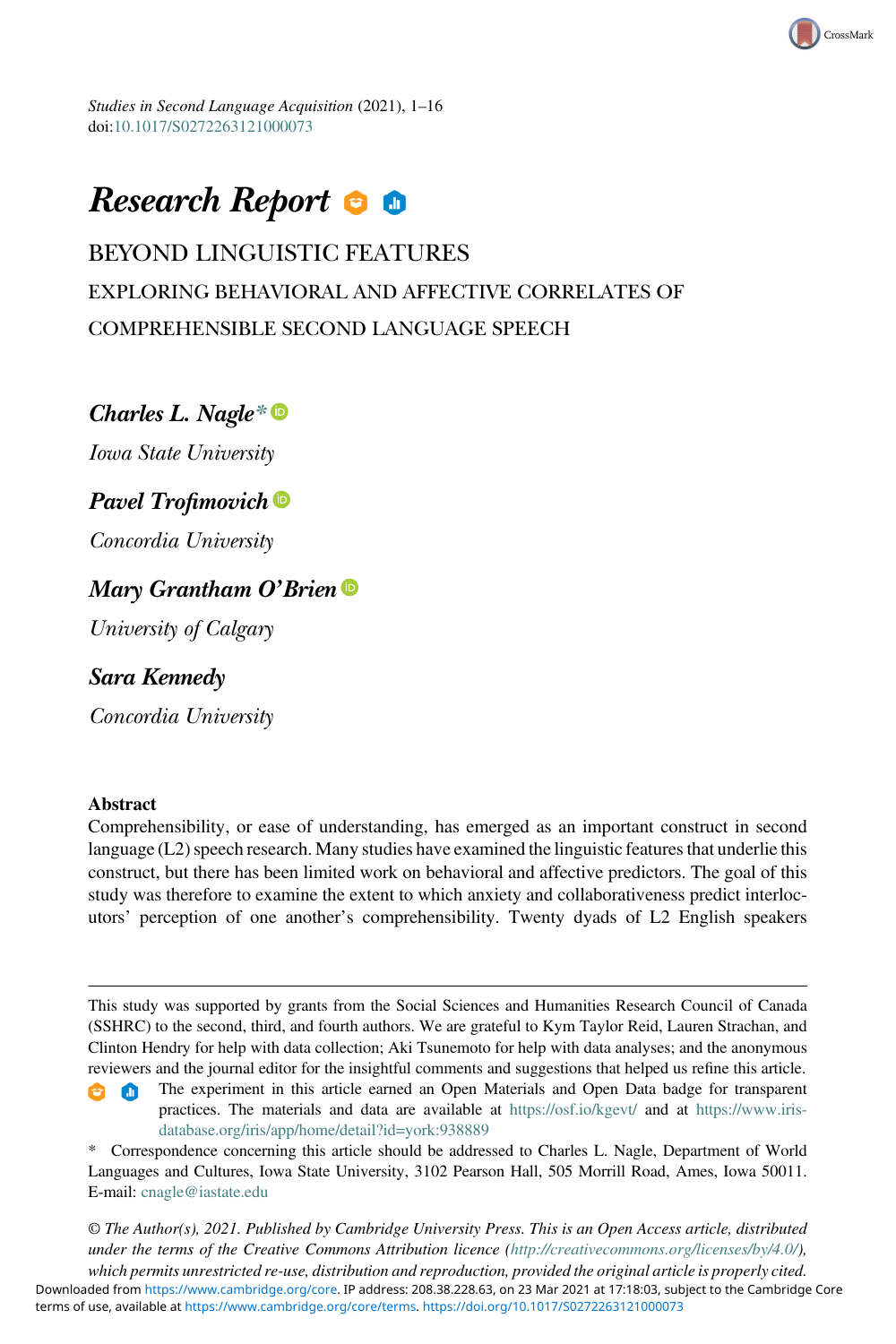completed three interactive tasks. Throughout their 17-minute interaction, they were periodically asked to evaluate their own and each other's anxiety and collaborativeness and to rate their partner's comprehensibility using 100-point scales. Mixed-effects models showed that partner anxiety and collaborativeness predicted comprehensibility, but the relative importance of each predictor depended on the nature of the task. Self-collaborativeness was also related to comprehensibility. These findings suggest that comprehensibility is sensitive to a range of linguistic, behavioral, and affective influences.

#### INTRODUCTION

To communicate successfully in a second or additional language (L2), speakers must convey their message in a way that listeners can understand. Listeners may both understand a speaker and find the speaker easy to understand or may understand a speaker while needing to expend considerable effort. This is the basis for the distinction between intelligibility, a measure of actual understanding, and comprehensibility, listeners' perceived ease of understanding (Munro & Derwing, [1995;](#page-14-0) Nagle & Huensch, [2020\)](#page-14-1). While intelligibility is a sensible baseline, most L2 speakers want their speech to be easy to understand, a goal that is more closely aligned with the notion of comprehensibility. Comprehensibility is also an intuitive evaluation that can be assessed through simple rating scales (e.g., *very difficult–very easy to understand*). Comprehensibility has therefore emerged as a particularly useful construct. Multiple lexical, grammatical, and phonological features underpin comprehensibility (Saito et al., [2017;](#page-15-0) Trofimovich & Isaacs, [2012\)](#page-15-1), which means that L2 speakers' comprehensibility is likely to change as they produce varying levels of accuracy and complexity in each of these dimensions (Nagle et al., [2019](#page-14-2)). Comprehensibility and the linguistic features that underlie it also depend on the characteristics of the communicative task. For instance, when speakers engage in cognitively demanding tasks, their comprehensibility may decrease, and the use of accurate and sophisticated grammar and vocabulary may take on greater importance as they strive to convey complex ideas and relationships (Crowther et al., [2015\)](#page-13-0).

What is missing from this body of work is a nuanced understanding of how comprehensibility unfolds over time in interactive scenarios, as speakers and listeners react and adapt to each other in real time. Recent work, which is compatible with dynamic views of language learning and use (de Bot et al., [2007\)](#page-13-1), has begun to address this challenge, showing that comprehensibility is at least partially coconstructed (Trofimovich et al., [2020\)](#page-15-2). Speakers and listeners appear to calibrate their speech to one another, resulting in a dynamic coupling of their comprehensibility. In interaction, however, comprehensibility is about more than just linguistic features. Comprehensibility might also have a strong affective and behavioral dimension. Just as listeners make a range of interpersonal evaluations based on a speaker's pronunciation (Fuertes et al., [2012\)](#page-14-3), so too can the affective and behavioral dimensions of interpersonal dynamics influence interlocutors' comprehensibility. If L2 research is to achieve a transdisciplinary perspective (The Douglas Fir Group, [2016\)](#page-15-3), then speech ratings, such as comprehensibility, must be coordinated with other socioaffective and behavioral measures that address the multidimensional nature of L2 communication.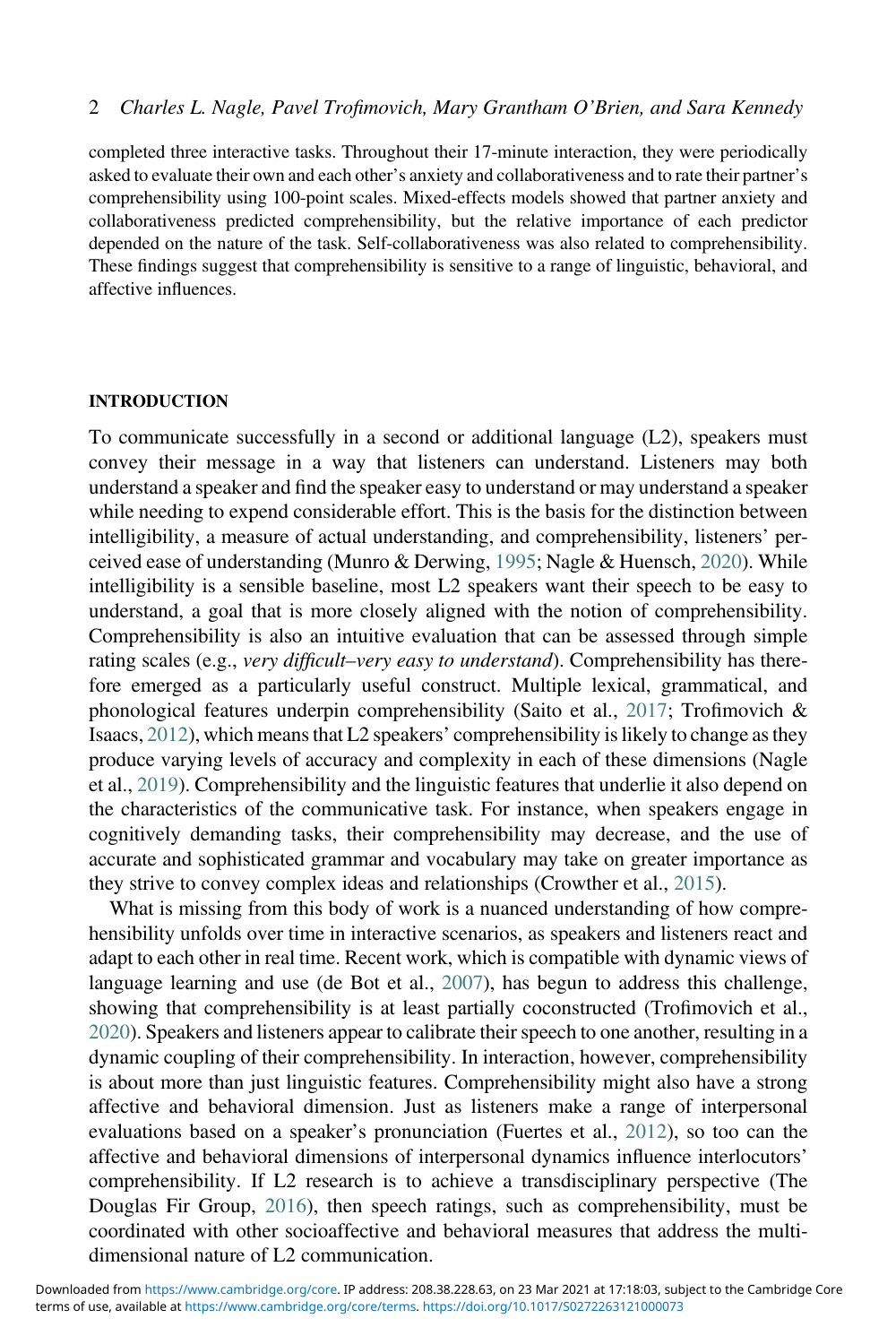Two socioaffective and behavioral components of communication that might have relevance to comprehensibility are interlocutors' anxiety and engagement, both of which can be conceived of as person-specific traits (i.e., some individuals are more anxious or engaged than others) and as states that emerge depending on the characteristics of the communicative setting (i.e., in certain situations, an individual may become more or less anxious or engaged). Broadly defined as a person's negative emotional reaction experienced in a situation in which a language is used (Gardner & MacIntyre, [1993\)](#page-14-4), anxiety has been linked to lower levels of language achievement, with a medium-size effect  $(r = -.36)$ , as shown in a recent meta-analysis of 97 studies (Teimouri et al., [2019\)](#page-15-4). Increased levels of anxiety appear to inhibit the processing of linguistic stimuli at the input stage and to interfere with language production (MacIntyre & Gardner, [1994](#page-14-5)). As a construct with a strong socioaffective component, anxiety has also been argued to impact L2 speaker attitudes and motivational dispositions (Gardner & MacIntyre, [1993\)](#page-14-4) and to undermine language development by disrupting communication processes (Dewaele, [2010](#page-13-2)). More recent research investigating state- or situation-specific aspects of anxiety has linked it on a dynamic timescale to speakers' individual experiences, such as their topic choice, their knowledge of vocabulary, and listeners' verbal and nonverbal reactions to speakers (Gregersen et al., [2014](#page-14-6)). Overall, then, the accumulated body of work on anxiety suggests that experiencing high levels of anxiety in general or at particular points in an interaction might distract interlocutors, interfering with the cognitive processes that are necessary for producing and comprehending speech. This interference could then lead to decreased comprehensibility.

Another dimension relevant to comprehensibility is speaker engagement, which broadly refers to people's degree of interest and participation in an activity (Philp & Duchesne, [2016](#page-14-7)). To date, various components of engagement—including cognitive (e.g., sustained attention or effort), behavioral (e.g., quantity of task-relevant talk), and social (e.g., reciprocity shown by speakers, as in turn-taking)—have been linked to contextual and situational variables in L2 communication. Speaker engagement is high when interlocutors communicate about familiar topics, rather than repeat the same task and content (Qiu & Lo, [2017\)](#page-14-8). Engagement is also high when speakers discuss content relevant to their lives and experiences, compared to externally imposed topics (Lambert et al., [2017](#page-14-9)), and engagement is greater when speakers communicate with interlocutors of higher proficiency (Dao & McDonough, [2018\)](#page-13-3). Unlike computer-mediated communication, face-to-face interaction is particularly conducive to eliciting higher levels of engagement in L2 speakers, especially in complex tasks (Baralt et al., [2016\)](#page-13-4). Seen from this perspective, engagement (broadly defined) might therefore shape interlocutors' perception of each other's comprehensibility. That is, whereas anxiety might interfere with the cognitive and behavioral processes that are necessary for successful (L2) communication, speaker engagement might lead to greater understanding, especially in an interactive context where one partner's comprehensibility is at least partially dependent on the other's.

#### THE PRESENT STUDY

Comprehensibility has to date been researched nearly exclusively in relation to linguistic elements of interaction, focusing on how speakers' comprehensibility is shaped by terms of use, available at [https://www.cambridge.org/core/terms.](https://www.cambridge.org/core/terms) <https://doi.org/10.1017/S0272263121000073> Downloaded from [https://www.cambridge.org/core.](https://www.cambridge.org/core) IP address: 208.38.228.63, on 23 Mar 2021 at 17:18:03, subject to the Cambridge Core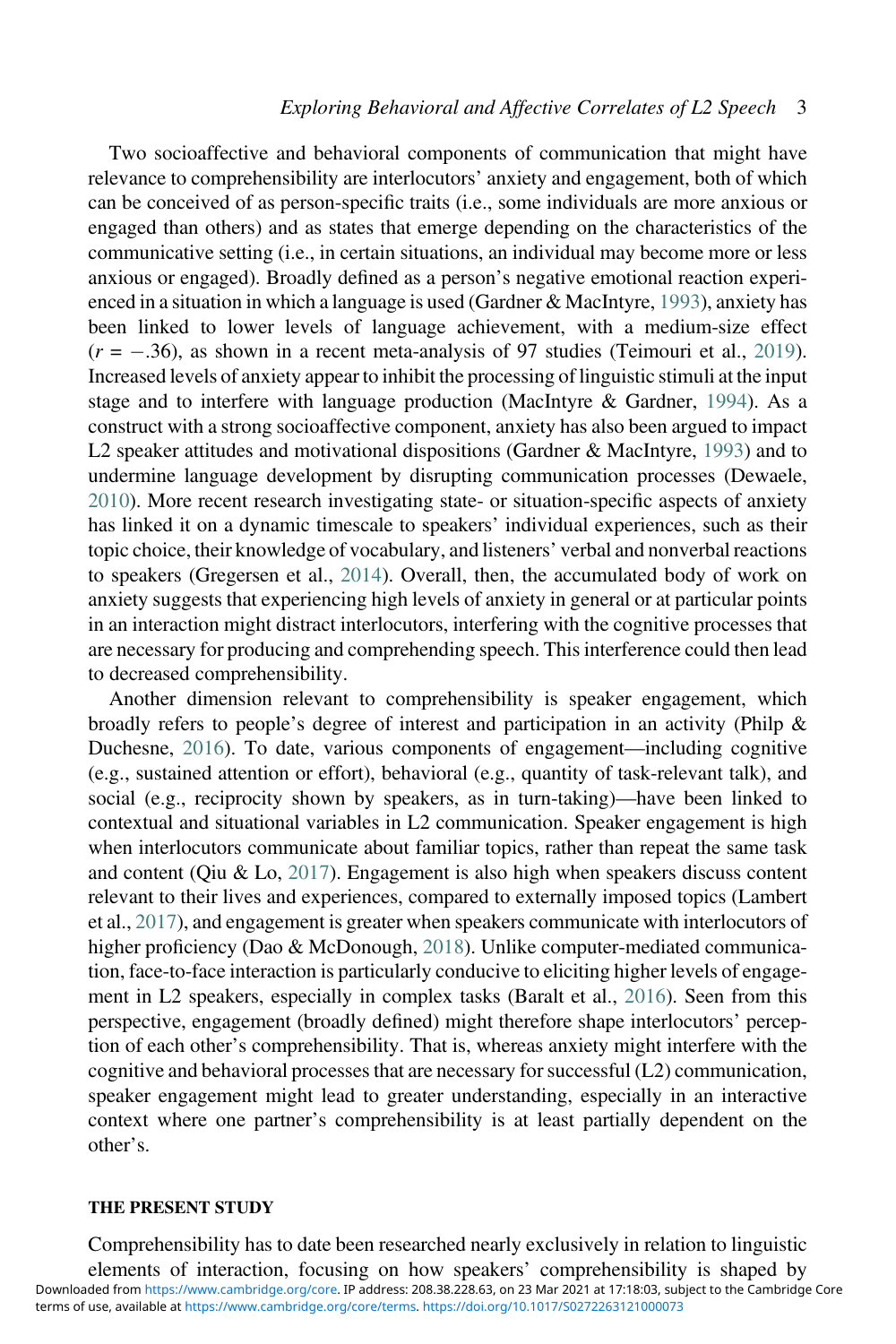various phonological, fluency, grammatical, and discursive features in their speech, typically across different tasks (Crowther et al., [2015](#page-13-0); Saito et al., [2017](#page-15-0)). The goal of this exploratory study was to extend this work beyond a strictly linguistic realm by investigating comprehensibility in interaction as a function of the affective and behavioral dimensions of anxiety and engagement. Anxiety and engagement are clearly multidimensional constructs, with multiple measures offering insight into their different facets, such as heart rate and galvanic skin response for anxiety or display of positive emotion and turn-taking frequency for engagement. Nevertheless, due to lack of systematic prior work linking comprehensibility to anxiety and engagement, we operationalized anxiety and engagement broadly, using scalar ratings, to elicit interaction-centered measures for these constructs from L2 speakers. Anxiety was defined as perceived stress, worry, or nervousness that a speaker is feeling while completing a task. Engagement was operationally defined as the perceived degree of a speaker's collaborativeness.

To explore links between interlocutors' comprehensibility and their perceived anxiety and collaborativeness, we revisited our dataset featuring paired interactions between L2 English speakers in three tasks, where the speakers carried out repeated assessments of themselves and each other (2.5 minutes apart) during 17 minutes of interaction. In our prior publication (Trofimovich et al., [2020](#page-15-2)), we tracked the speakers' comprehensibility ratings across time, exploring whether the ratings converged or diverged over time and task. For this report, we analyzed previously unpublished data targeting the speakers' selfand partner-specific ratings of anxiety and collaborativeness in relation to comprehensibility.

Because of the exploratory nature of this study, we made no specific predictions regarding the nature and strength of the relationships for comprehensibility, beyond anticipating a negative association with anxiety (a higher degree of anxiety might be associated with lower comprehensibility) and a positive association with collaborativeness (greater collaboration might co-vary with higher comprehensibility). However, because speaking task appears to impact situation-specific anxiety and engagement (Gregersen et al., [2014](#page-14-6); Lambert et al., [2017;](#page-14-9) Qiu & Lo, [2017\)](#page-14-8), we anticipated differences in associations across the different tasks performed by the speakers. With the overarching goal of understanding L2 speech as a dynamic, coconstructed system where socioaffective, linguistic, and behavioral factors interact to shape interlocutors' mutual impressions, we asked the following exploratory research question: To what extent do L2 interlocutors' impressions of one another's anxiety and collaborativeness predict their comprehensibility ratings in interaction?

#### **METHOD**

### **PARTICIPANTS**

The interaction data came from a corpus of L2–L2 conversations between 40 (14 female, 26 male) university-level speakers at an English-medium university in Canada (Trofimovich et al., [2020\)](#page-15-2). The speakers ( $M_{\text{age}} = 25.85$  years,  $SD = 2.89$ ), who represented 17 ethnolinguistic backgrounds, had begun learning English on average at 8.18 years  $(SD = 4.58)$  through primary and secondary instruction in their home countries and were recently accepted first-year graduate students in eight academic disciplines. Because all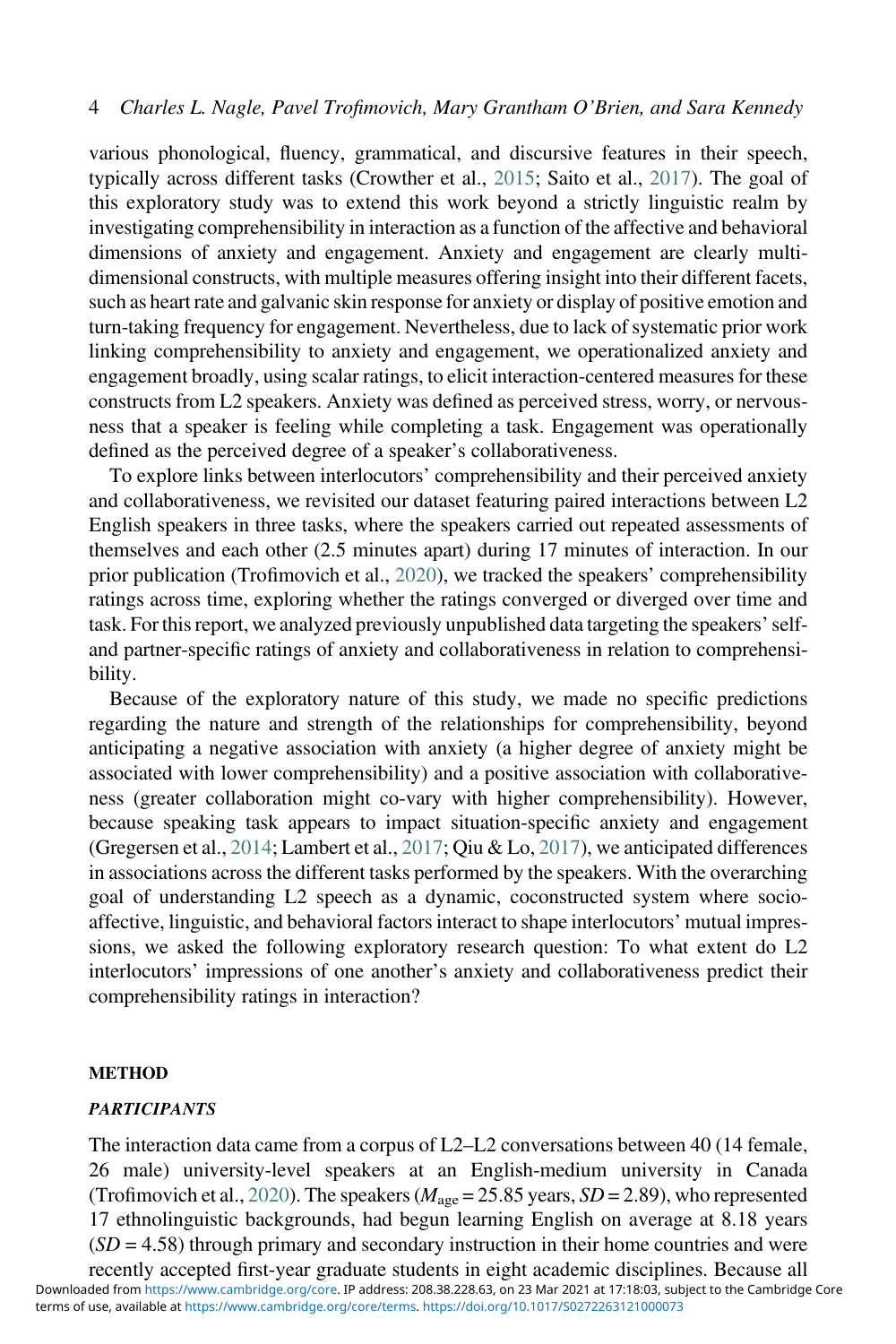speakers were studying in a university with a large cohort of international students, they reported substantial daily use of English ( $M = 56.75\%$ ,  $SD = 19.79$ ; 0–100% scale) and fairly high familiarity with accented English ( $M = 6.33$ ,  $SD = 1.67$ ; 1–9 scale). As part of university admission requirements, the speakers reported IELTS (31) or TOEFL (9) scores. When the nine TOEFL scores were replaced by equivalent IELTS values through validated conversion metrics (Educational Testing Service, [2017;](#page-14-10) Taylor, [2004\)](#page-15-5), the speakers' IELTS performance was at a mean of  $6.84$  ( $SD = 0.62$ ) for speaking and 7.60  $(SD = 0.95)$  for listening. To contextualize these proficiency values among other established metrics, the mean IELTS speaking score of 6.84 roughly corresponds to TOEFL iBT speaking scores in the 20–23 range and the C1 Common European Framework of Reference for Languages (CEFR) band, whereas the mean IELTS listening score of 7.60 corresponds to TOEFL iBT listening scores in the 27–28 range and the C1 CEFR band. To encourage the use of English, the 40 speakers were randomly assigned to 20 pairs, such that the paired speakers were previously unfamiliar with each other and came from different backgrounds (see online Supplementary Materials).

#### SPEAKING TASKS AND TARGET RATINGS

The corpus included three task performances per pair, with all tasks completed in the same order. During the first (warm-up) task, the speakers were asked to discover three things they had in common with their partner (e.g., a favorite movie). For the second task, the speakers were asked to develop a coherent shared narrative using a set of 14 scrambled pictures, with seven images randomly distributed to each partner and partners unable to see one another's images. The 14 images told a story of a man who won the lottery but subsequently experienced a misfortune that made him realize that wealth does not always equal happiness. For the final task, the speakers were asked first to share some of the challenges they experienced as international students adjusting to life in a new academic environment (e.g., gaining access to health care, obtaining work permits) and then to provide common solutions for these challenges. The warm-up task lasted 3 minutes; the remaining two tasks lasted 7 minutes each.

During the 17-minute interaction, each speaker provided seven sets of ratings for comprehensibility (reported in Trofimovich et al., [2020\)](#page-15-2) and for anxiety and collaborativeness (previously unpublished, analyzed here as time-sensitive predictors of comprehensibility). The seven sets of ratings occurred at comparable intervals: after each task (Times, 1, 4, and 7) and approximately 2.5 minutes and 5 minutes into Task 2 (Times 2 and 3) and Task 3 (Times 5 and 6). The speakers used a paper booklet to record their ratings, with continuous scales (100-millimeter lines) printed next to each dimension, one labeled "me" for the self-rating and the other labeled "my partner" for the rating of the speaker's partner. Each scale included only endpoint labels, and the speakers marked a point on each line corresponding to their impression.

Although comprehensibility has typically been measured through 7- or 9-point Likert scales (e.g., Munro & Derwing, [1995](#page-14-0)), researchers have occasionally opted for continuous scales over ordinal ones, using a straight line bounded by endpoint descriptors in a paper-and-pencil format (e.g., Isaacs et al., [2015](#page-14-11)), as in this study, or a slider to record the rating in a computer or online interface (e.g., Saito et al., [2017](#page-15-0)). Existing scale validation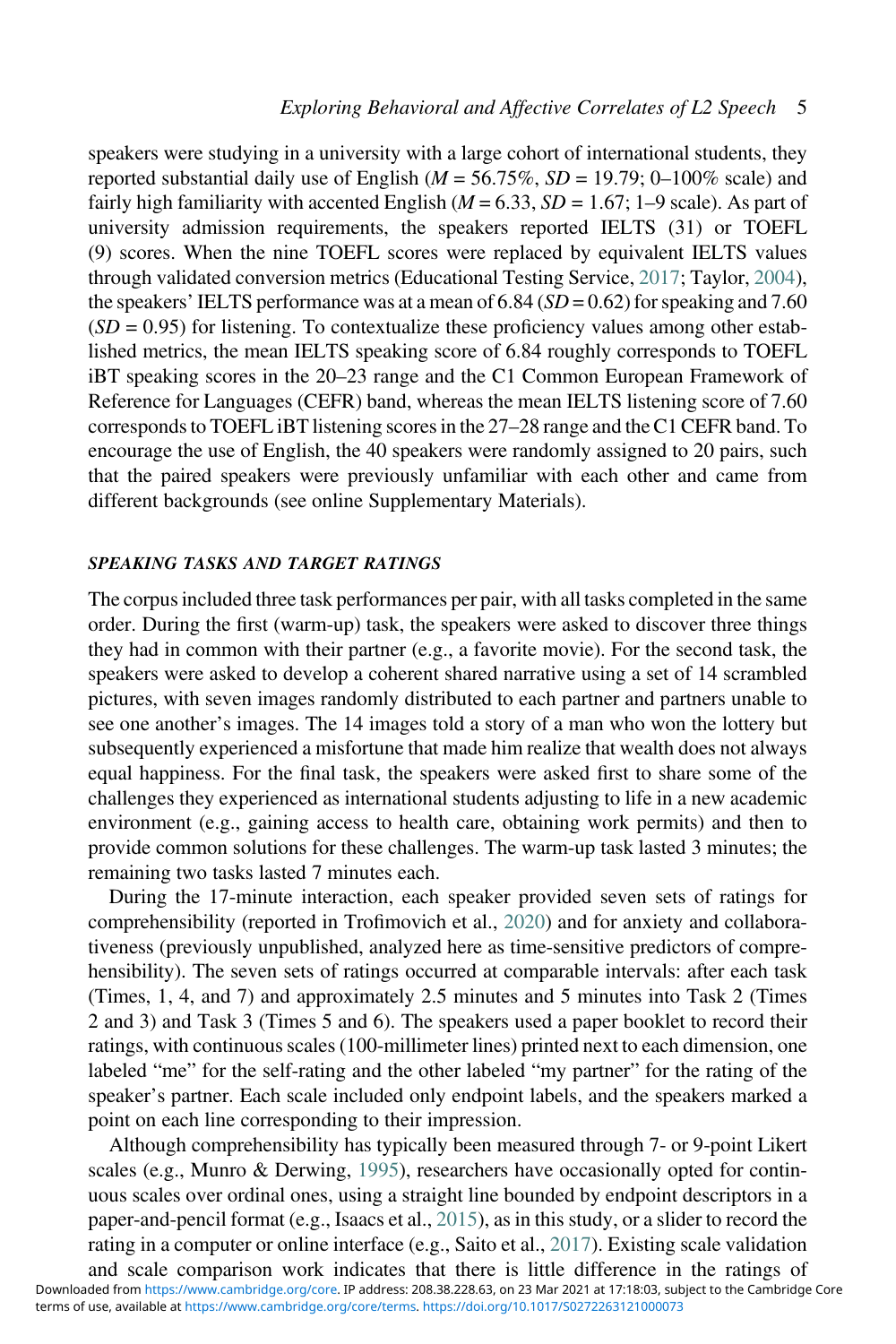comprehensibility obtained through scales of various lengths and resolutions (Isaacs & Thomson, [2013](#page-14-12)), through different scale types (Munro, [2018\)](#page-14-13), or through static or dynamic assessments (Nagle et al., [2019](#page-14-2)), which implied that the choice of the comprehensibility scale in this study was unlikely to have impacted rating validity. Comprehensibility was defined for the speakers as a judgment of how much effort it takes to understand what someone is saying. Anxiety was introduced as the level of stress, worry, or nervousness that someone is feeling while completing a task. Collaborativeness referred to the action of working with someone to produce or create something. Collaborating implied active participation and working together as a team, whereas not collaborating involved lack of participation and acting as an individual rather than a team member (see online Supplementary Materials).

# **PROCEDURE**

The two speakers in each pair, participating in one audio-recorded session, were seated at opposite sides of a table, with seating determined randomly upon speaker arrival. A low barrier was placed between the speakers to prevent them from seeing one another's materials while allowing for an unobstructed view of gestures and facial expressions. After completing a background questionnaire, the speakers heard a research assistant (RA) define each rated dimension and explain how to use the rating booklet, which included instructions for each task and seven sets of scales (one per page). The speakers were told that they would engage in repeated assessments, evaluating the immediately preceding 2–3 minutes of interaction, and that their ratings would be private. They were also reminded that, during Tasks 2 and 3, the RA would stop the interaction briefly to allow for mid-task assessments. Specific task instructions were given before each task, always in the same manner. The speakers read the instructions, then summarized the instructions to the RA as a comprehension check, and finally asked clarification questions. The speakers were reminded that Task 1 would be stopped after 3 minutes and Tasks 2 and 3 after 7 minutes even if the discussion were ongoing, and that the RA would be using a timer to keep task duration and assessment intervals comparable.

#### DATA ANALYSIS

# TARGET MEASURES AND COVARIATES

The criterion variable was the speakers' ratings of their partner's comprehensibility. As in Trofimovich et al. [\(2020](#page-15-2)), these ratings were recorded per speaker at the seven rating episodes and expressed numerically (out of 100), by measuring the distance with a ruler (to the nearest millimeter) between the anchor point and the speaker's mark (the intersection of the cross or angle point of the checkmark) on the 100-millimeter scale. The predictors were each speaker's self- and partner-specific ratings of anxiety and collaborativeness, on the assumption that the speakers' impressions of comprehensibility might be shaped not only by how they view their partner's anxiety and collaborativeness (henceforth, partner-anxiety and partner-collaborativeness) but also by how the speakers perceived their own anxiety and collaborativeness (henceforth, self-anxiety and selfcollaborativeness). These ratings were similarly derived per speaker at each rating episode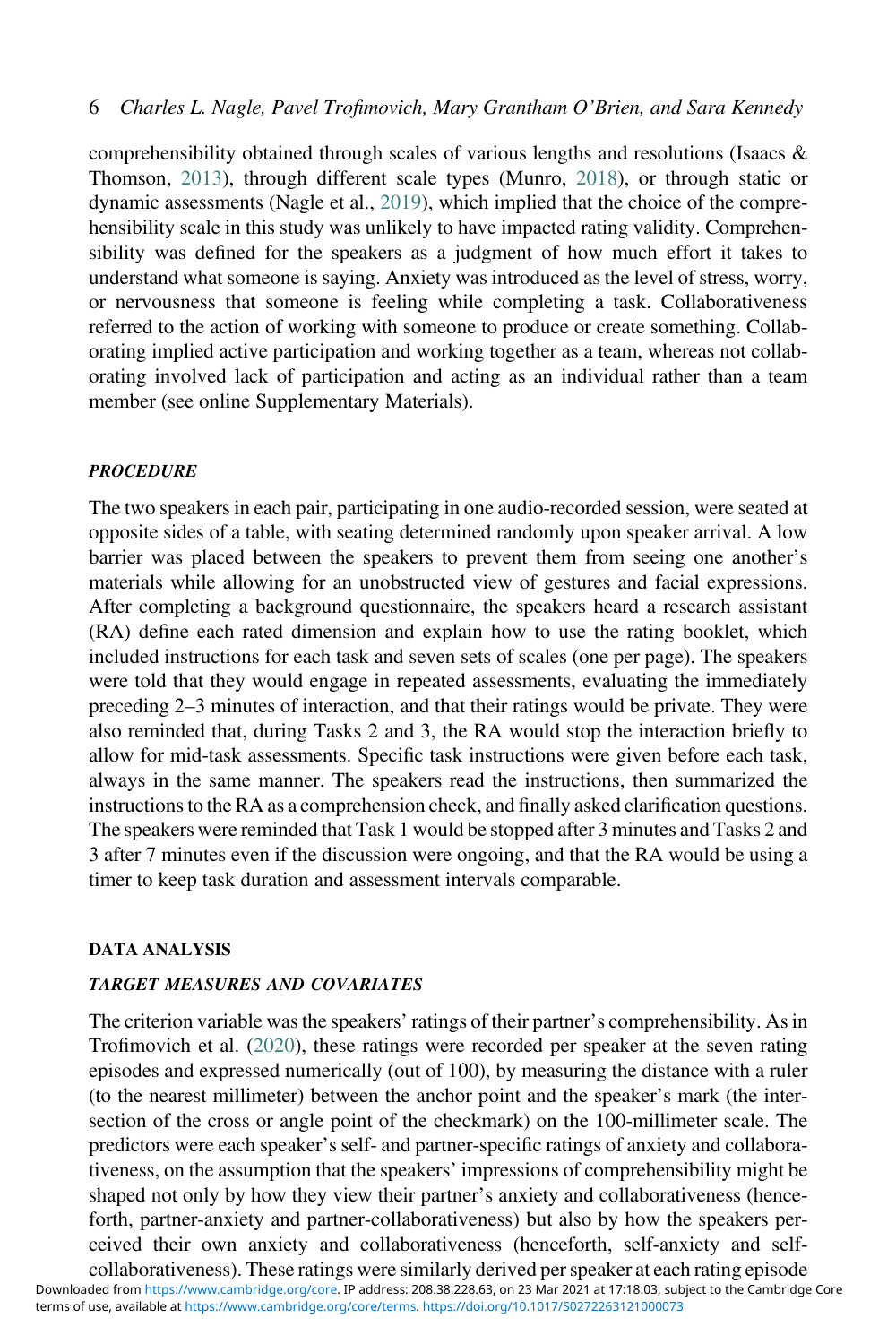and expressed numerically. Audio recordings of interaction were transcribed to determine each speaker's lexical output during interaction so a content measure could be used as a covariate.

To control various potential influences on ratings of comprehensibility, anxiety, and collaborativeness over time, several covariates were retained from the original dataset. The first covariates were each speaker's IELTS speaking and listening scores, included on the assumption that the speakers' ratings might have reflected their own or their partners' L2 skill level. The second covariate was a measure of type frequency, derived through lexical profiling, from each speaker's output in each segment preceding the rating episode (i.e., before Time 1, between Time 1 and 2, and so on). This covariate was included to account for the speakers' lexical contribution, assuming that the ratings might reflect the amount of content produced before each assessment. The final covariate was a time deviation variable, which captured each pair's deviation from the intended rating time. Although all pairs engaged in each task for comparable amounts of time and performed repeated assessments at similar intervals (see Trofimovich et al., [2020\)](#page-15-2), individual variations (ratings occurring earlier or later than intended) may have impacted them.

# STATISTICAL MODELING

We used mixed-effects models to estimate relationships between anxiety and collaborativeness, the primary predictor variables of interest in this study, and comprehensibility. Mixed-effects models are especially appropriate for analyzing longitudinal data because they are robust in the face of missing data and make simpler statistical assumptions than other analyses such as ANOVA (for an overview, see Cunnings & Finlayson, [2015;](#page-13-5) Linck & Cunnings, [2015](#page-14-14)). Mixed-effects models are also well-suited to hierarchical data structures, where one unit is nested within a higher-order unit, such as students within classes or, in the current study, speakers within pairs. Mixed-effects models allow researchers to account for hierarchical data (i.e., to account for the fact that the students in one class or the speakers in one pair are more likely to be similar to one another than to the students in another class or the speakers in another pair) through random effects. Most importantly for our purposes, mixed-effects modeling is a more flexible statistical option that is conducive to time-varying independent variables, or independent variables that take on unique values at each point in time, such as the partner- and self-ratings of anxiety and collaborativeness that participants provided at each of the seven rating episodes.

We fit models using the lme4 package (Bates et al., [2015\)](#page-13-6) in R Version 4.0.2 (R Core Team, [2020](#page-14-15)). In our previous work, we focused on the effect of time on comprehensibility ratings to determine the extent to which the speakers' ratings of one another changed and potentially converged over time. Our final (piecewise) model included separate predictors involving a quadratic trend for time over Tasks 1–2 and a linear trend over Task 3, covariates to control for the speakers'speaking and listening proficiency, lexical output (type frequency), and variability in the timing of repeated assessments (time deviation), as well as random intercepts for speakers and pairs. We adopted this model as the baseline model here, integrating anxiety and collaborativeness as predictors of comprehensibility while controlling for the effect of time and other covariates. To streamline the analyses, as in our earlier work, we split the data into two comparable datasets—one for Tasks 1–2

(four rating episodes) and another for Task 3 (three rating episodes)—that enabled us to terms of use, available at [https://www.cambridge.org/core/terms.](https://www.cambridge.org/core/terms) <https://doi.org/10.1017/S0272263121000073> Downloaded from [https://www.cambridge.org/core.](https://www.cambridge.org/core) IP address: 208.38.228.63, on 23 Mar 2021 at 17:18:03, subject to the Cambridge Core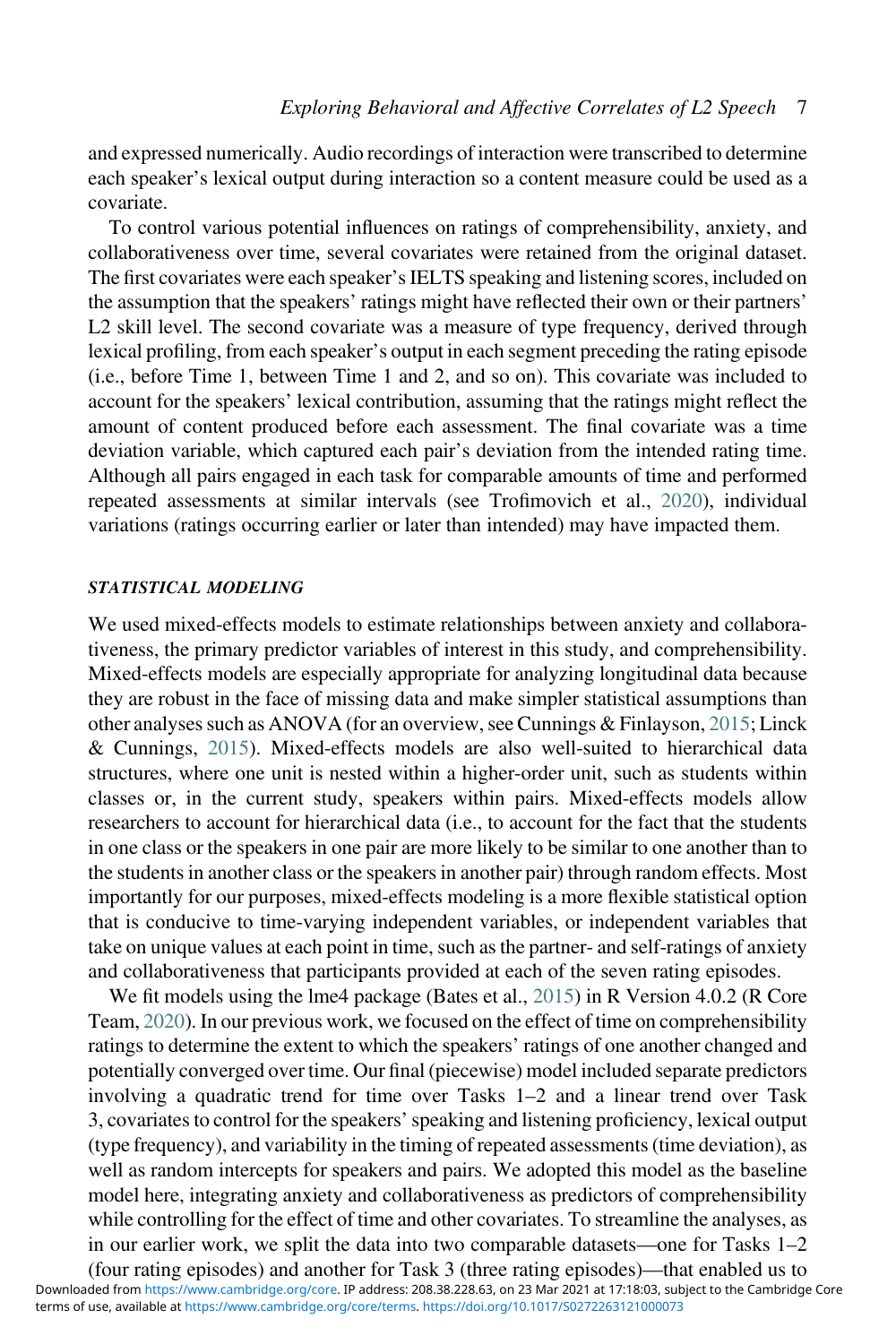explore whether the effect of anxiety and collaborativeness on comprehensibility varied across tasks, providing insight into task-induced variation between speakers' affective state and engagement in relation to comprehensibility.

To limit model complexity, we adopted a conservative approach, integrating each of the partner- and self-ratings of anxiety and collaborativeness as predictors into the baseline model. Using the Akaike Information Criterion (AIC) in single-effect models, where a lower AIC indicates better fit, we then ranked the anxiety and collaborativeness predictors according to their informativeness. This ranking dictated order of entry as we evaluated more complex models. At each step, we compared model fit through likelihood ratio tests, retaining the corresponding anxiety or collaborativeness predictor only if it significantly improved fit. We opted for a simple random-effects structure consisting of random intercepts for speakers and pairs, with all fixed effects standardized.

For each final model, we computed variance inflation factors to check for multicollinearity among the predictors and plotted model residuals to confirm that they were distributed normally. All inflation values were below 2, indicating that multicollinearity was not a concern, but the residual plots showed that both models had a heavy lower tail. To correct for this excursion, we screened the datasets for residuals larger than 2.5 and refit the models to the pruned data. Following this procedure, we removed 5 of 160 observations for Tasks 1–2 and 6 of 120 observations for Task 3, which brought the distribution of residuals closer to normality (though some deviation was still observed at the tails). The final models were thus fit to 155 observations for Tasks 1–2 and 114 observations for Task 3.

#### RESULTS

#### GENERAL PATTERNS

As a first step, we plotted self and partner anxiety and collaborativeness ratings to examine change over time (with descriptive statistics summarized in online Supplementary Materials). As shown in [Figure 1](#page-8-0), anxiety and collaborativeness were near mirror images of each other; the more collaborative the speakers considered themselves and their partner to be, the less anxiety they perceived. The figure also underscores the importance of task characteristics, where dotted lines indicate a shift to the next task. During Task 2, where the speakers worked with separate images to narrate a story together, they gave low ratings for collaborativeness while indicating that they were relatively anxious. In contrast, Task 3, where the speakers discussed potential solutions to common challenges faced by international students, showed the opposite pattern, with high collaborativeness coinciding with low anxiety.

To gain insight into the relationship between these measures, we computed global correlation coefficients between the anxiety and collaborativeness ratings, pooling over data points. As shown in [Table 1,](#page-8-1) anxiety and collaborativeness were negatively linked, insofar as higher collaborativeness was associated with lower anxiety. Self-self and partner-partner ratings showed moderate to large correlations, such that the speakers' self-perceptions of anxiety and collaborativeness were strongly linked  $(r = -.70)$  as were the speakers' judgments of their partner's anxiety and collaborativeness ( $r = -.56$ ). Although the relationships across self and partner ratings were predictably weaker, they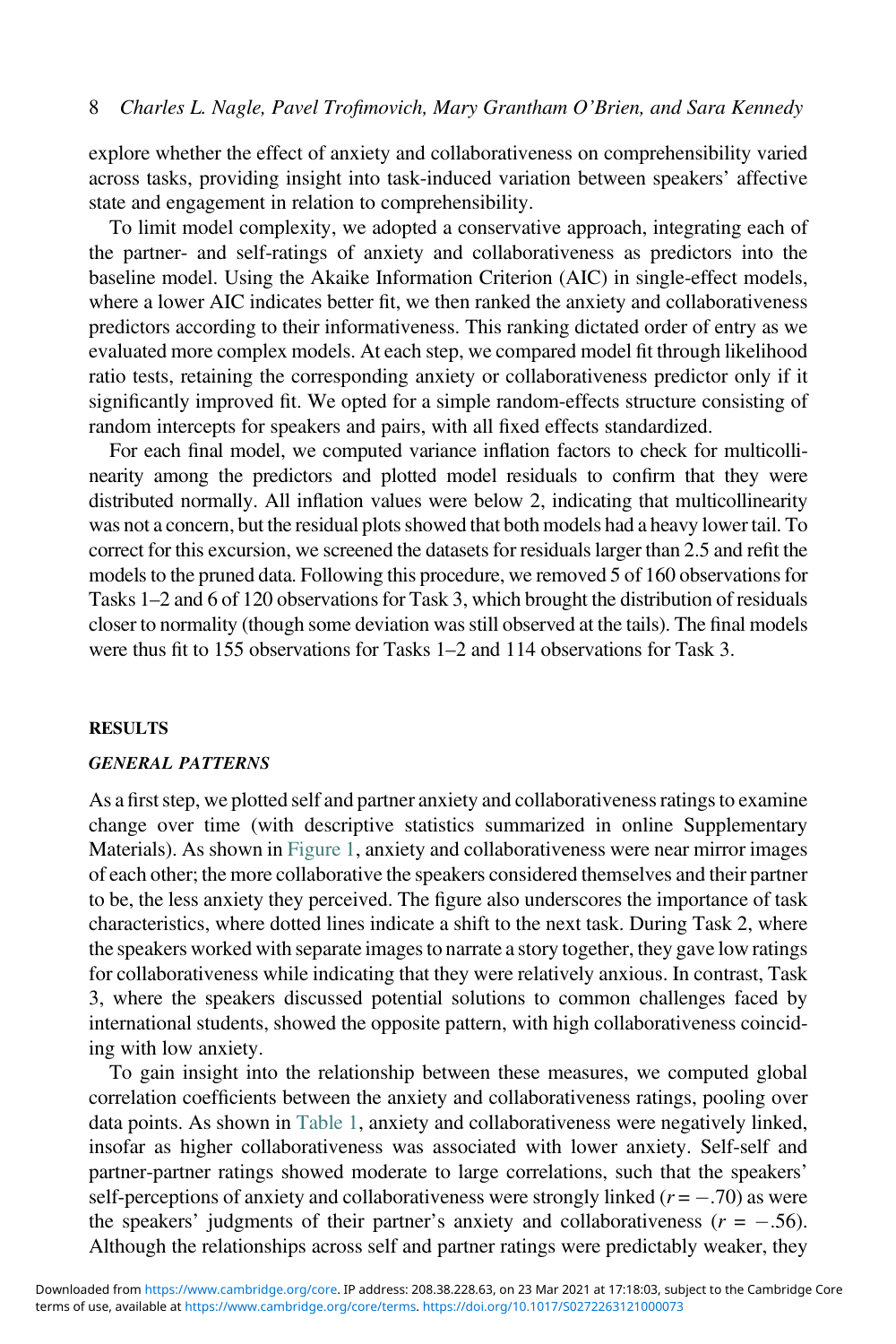<span id="page-8-0"></span>

FIGURE 1. Self- and partner-specific anxiety and collaborativeness ratings over seven rating episodes. The vertical dashed lines indicate a change in task (Task  $1 = 1$ , Task  $2 = 2-4$ , Task  $3 = 5-7$ ). Dots represent the group mean, and error bars enclose 95% confidence intervals.

<span id="page-8-1"></span>TABLE 1. Correlations between anxiety and collaborativeness ratings.

| Rating                      |           |        |          |
|-----------------------------|-----------|--------|----------|
|                             |           |        |          |
| 1 Self-anxiety              |           |        |          |
| 2 Self-collaborativeness    | $-.70***$ |        |          |
| 3 Partner-anxiety           | .05       | $-.24$ |          |
| 4 Partner-collaborativeness | $-.38*$   | $50**$ | $-56***$ |

 $*_{p}$  < 0.05;  $*_{p}$  < 0.01;  $*_{p}$  < 0.001.

revealed links between anxiety and collaborativeness that were codependent on the two partners.

# ANXIETY AND COLLABORATIVENESS IN TASKS 1–2

For Tasks 1–2, comparing AICs for single-predictor models revealed the following informativeness ranking for the target predictors: partner-collaborativeness, partnerterms of use, available at [https://www.cambridge.org/core/terms.](https://www.cambridge.org/core/terms) <https://doi.org/10.1017/S0272263121000073> Downloaded from [https://www.cambridge.org/core.](https://www.cambridge.org/core) IP address: 208.38.228.63, on 23 Mar 2021 at 17:18:03, subject to the Cambridge Core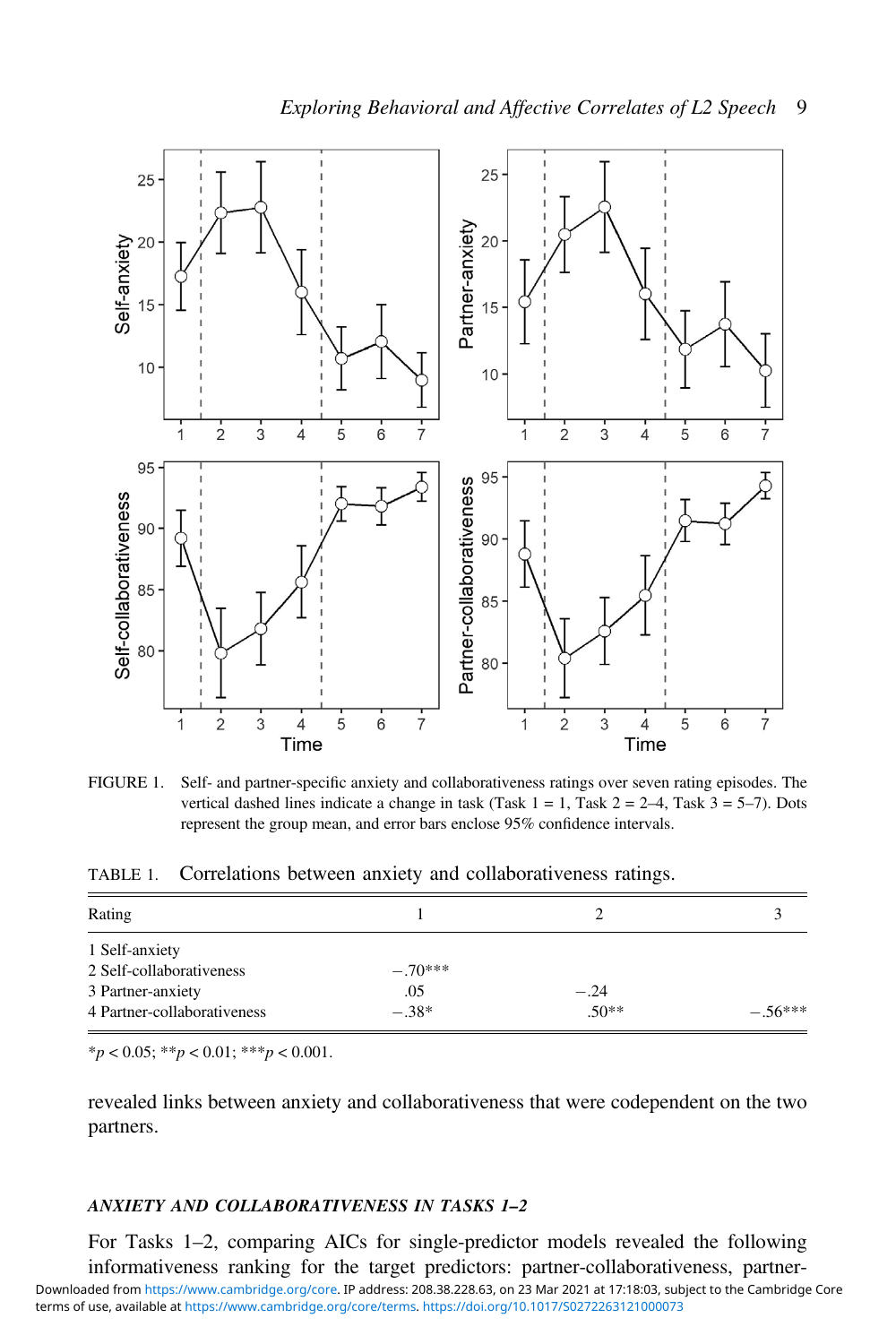| <b>Fixed effects</b>      | Estimate | SE   | t       | 95% CI           | $\boldsymbol{p}$ |
|---------------------------|----------|------|---------|------------------|------------------|
| Intercept                 | 83.72    | 1.35 | 62.06   | [80.95, 86.52]   | < 0.001          |
| Partner-collaborativeness | 7.19     | 1.13 | 6.36    | [4.96, 9.43]     | < 0.001          |
| Partner-anxiety           | $-5.96$  | 1.17 | $-5.12$ | $[-8.28, -3.60]$ | < 0.001          |
| Self-collaborativeness    | 2.85     | 0.98 | 2.91    | [0.88, 4.82]     | 0.004            |
| Covariates                |          |      |         |                  |                  |
| Time (linear)             | $-1.41$  | 0.81 | $-1.75$ | $[-3.00, 0.18]$  | 0.08             |
| Time (quadratic)          | 1.18     | 0.85 | 1.39    | $[-0.50, 2.85]$  | 0.17             |
| <b>IELTS</b> speaking     | $-.21$   | 1.35 | $-0.16$ | $[-3.05, 2.65]$  | 0.88             |
| <b>IELTS</b> listening    | 1.28     | 1.27 | 1.00    | $[-1.32, 3.99]$  | 0.32             |
| Type frequency            | $-.33$   | 1.11 | $-0.30$ | $[-2.54, 1.88]$  | 0.77             |
| Time deviation            | $-3.51$  | 2.46 | $-1.43$ | $[-8.67, 1.44]$  | 0.17             |
| Random intercepts         |          | SD   |         |                  |                  |
| Pair                      |          | 2.92 |         |                  |                  |
| Speaker                   |          | 5.44 |         |                  |                  |

<span id="page-9-0"></span>TABLE 2. Summary of final mixed-effects model for comprehensibility in Tasks 1–2.

Note: The poly function was used to fit orthogonal polynomials for time. The lmerTest package was used to estimate p values. All predictors were standardized using the scale function. Abbreviation: CI, confidence interval.

anxiety, self-collaborativeness, and self-anxiety. The first three predictors improved model fit, whereas self-anxiety did not. Therefore, model building concentrated on integrating the significant factors in stepwise order of informativeness. The addition of these effects significantly improved model fit, resulting in the best-fitting model reported in [Table 2](#page-9-0) (for a summary of models fit and model comparisons, see online Supplementary Materials). The marginal  $R^2$  (.590) for this model showed that the fixed effects alone explained 59% of the variance in comprehensibility ratings over the first two tasks. The complete model, including random effects, accounted for nearly 72% of the variance in comprehensibility (conditional  $R^2 = .717$ ). According to Plonsky and Ghanbar's [\(2018](#page-14-16)) benchmarks for interpreting  $R^2$  values for multiple regression, the explanatory power of

this model would be considered moderate to large. As shown in [Table 2](#page-9-0), the speakers' perception of their partner's collaborativeness emerged as the strongest predictor of comprehensibility, with the largest coefficient. The more collaborative the speakers perceived their partner to be, the higher they rated their partner's comprehensibility. The speakers' perception of their partner's anxiety was also negatively linked to comprehensibility, although with a smaller coefficient indicative of a slightly weaker relationship. The more anxious the speakers perceived their partner to be, the lower they rated their partner's comprehensibility. Finally, although the speakers' self-rating of collaborativeness was significantly related to their partner's comprehensibility, its contribution was much weaker, yet far from trivial, such that the speakers' own degree of collaboration positively predicted how they viewed their partner's comprehensibility. None of the covariates emerged as significant predictors of comprehensibility over the first two tasks.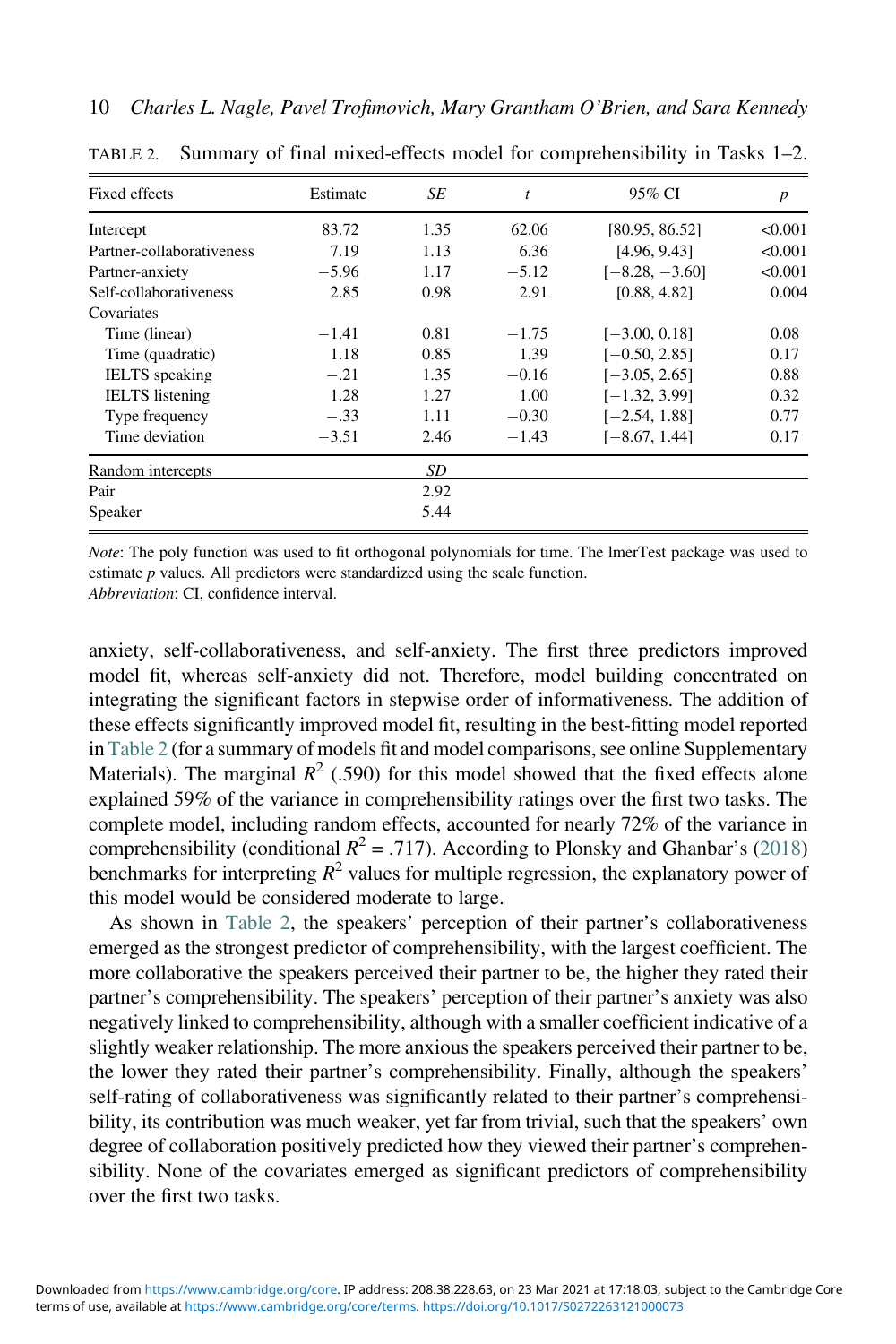| Fixed effects             | Estimate | SE   | t       | 95% CI           | $\boldsymbol{p}$ |
|---------------------------|----------|------|---------|------------------|------------------|
| Intercept                 | 90.46    | 0.68 | 132.20  | [89.04, 91.89]   | < 0.001          |
| Partner-anxiety           | $-5.51$  | 0.74 | $-7.48$ | $[-7.17, -3.77]$ | < 0.001          |
| Partner-collaborativeness | 2.12     | 0.71 | 2.99    | [0.71, 3.56]     | 0.004            |
| Covariates                |          |      |         |                  |                  |
| Time (linear)             | 0.42     | 0.54 | 0.77    | $[-0.67, 1.51]$  | 0.44             |
| <b>IELTS</b> speaking     | $-0.60$  | 0.69 | $-0.86$ | $[-1.97, 0.88]$  | 0.40             |
| <b>IELTS</b> listening    | 0.71     | 0.63 | 1.13    | $[-0.57, 1.99]$  | 0.26             |
| Type frequency            | 1.42     | 0.62 | 2.28    | [0.16, 2.66]     | 0.02             |
| Time deviation            | $-1.70$  | 1.18 | $-1.45$ | $[-4.22, 0.69]$  | 0.17             |
| Random intercepts         |          | SD   |         |                  |                  |
| Pair                      |          | 1.47 |         |                  |                  |
| Speaker                   |          | 1.30 |         |                  |                  |

<span id="page-10-0"></span>TABLE 3. Summary of final mixed-effects model for comprehensibility in Task 3.

Note: All predictors were standardized using the scale function.

Abbreviation: CI, confidence interval.

# ANXIETY AND COLLABORATIVENESS IN TASK 3

We followed the same procedure to model comprehensibility as a function of anxiety and collaborativeness in Task 3. However, for this task, single-predictor models showed that only partner-anxiety and partner-collaborativeness significantly improved the baseline model and that partner-anxiety, unlike partner-collaborativeness in Tasks 1–2, emerged as the more informative predictor. Thus, partner-anxiety was integrated into the baseline model first, followed by partner-collaborativeness. With each step, model fit improved, resulting in the best-fitting model shown in [Table 3.](#page-10-0) In this model, the fixed effects explained 60% (marginal  $R^2$  = .603) of the variance in comprehensibility and the full model with random effects approximately 65% (conditional  $R^2 = .647$ ). This model would also be considered to have moderate to large explanatory power (Plonsky & Ghanbar, [2018\)](#page-14-16).

As shown in [Table 3,](#page-10-0) the speakers' perception of their partner's anxiety and collaborativeness was associated with that partner's comprehensibility, such that the less anxious and more collaborative the speakers perceived their partner to be, the higher they rated their partner's comprehensibility. Compared to the model for Tasks 1–2, the effect of partneranxiety remained similar (i.e., coefficients were comparable), but the effect of partnercollaborativeness decreased substantially, from 7.19 (Tasks 1–2) to 2.12 (Task 3). Most covariates remained nonsignificant, save type frequency, which was positively associated with comprehensibility, with greater type frequency in the partner's speech in the segment immediately preceding the rating linked to a higher comprehensibility rating for that partner.

In summary, modeling demonstrated that speakers' perception of their partner's comprehensibility was associated with their perception of their partner's collaborativeness and anxiety. In the first two tasks, collaborativeness was a stronger predictor than anxiety, whereas in the third task, anxiety was a stronger predictor than collaborativeness. Additionally, speakers' perception of their partner's comprehensibility was tied to their perception of their own collaborativeness, albeit to a lesser extent and only during the first two tasks.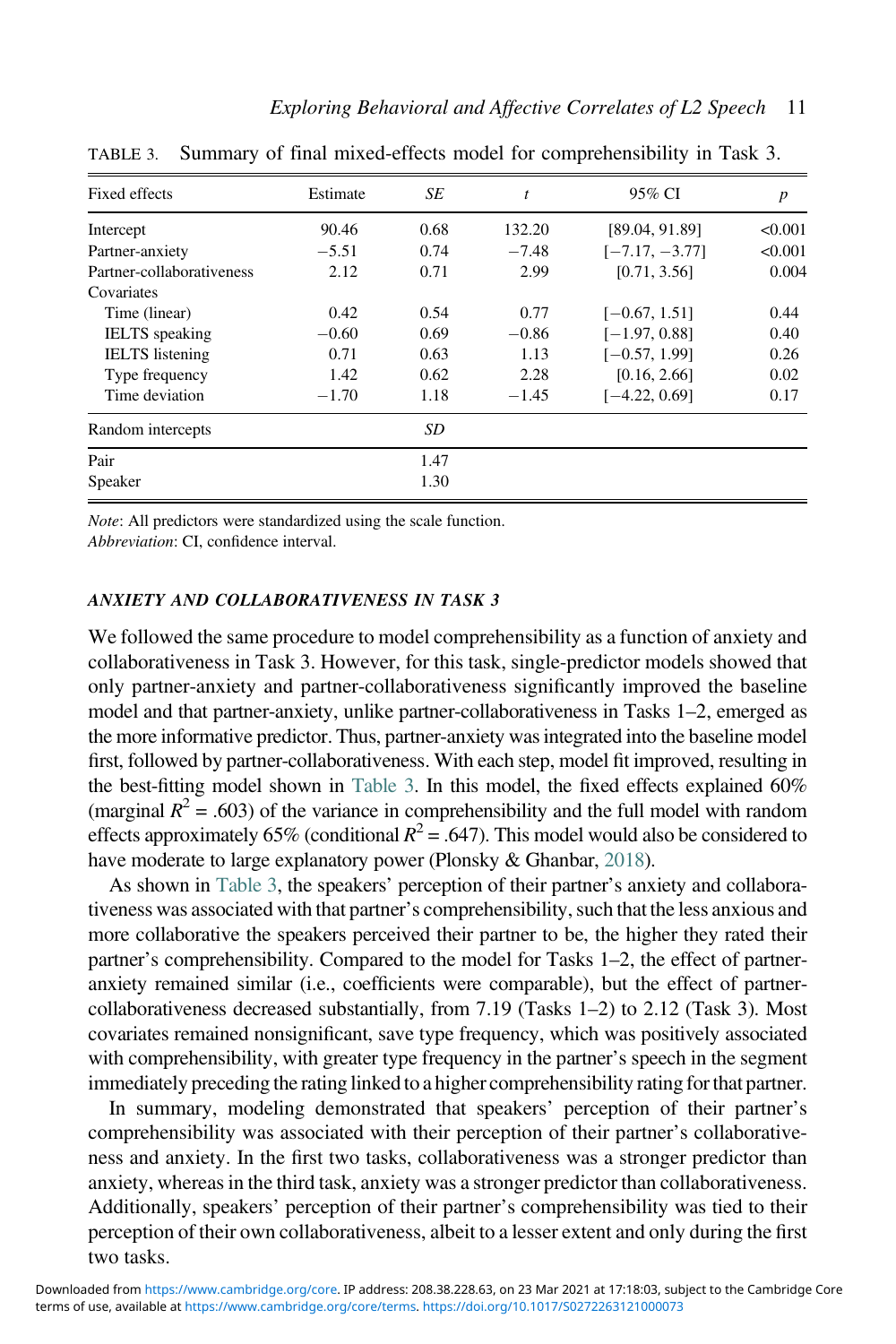#### DISCUSSION

As a metric of a person's subjective experience of the ease or difficulty with which information is processed (Reber & Greifeneder, [2017](#page-15-6)), comprehensibility likely captures various influences that enhance or impair listener experience with speech. Some influences might derive from the linguistic attributes of speech, such as its lexical sophistication, grammatical complexity, or segmental and suprasegmental accuracy (Saito et al., [2017;](#page-15-0) Trofimovich & Isaacs, [2012\)](#page-15-1). Other contributors to comprehensibility might stem from the clarity or coherence of the speech content, as the speaker creates discourse (Nagle et al., [2019\)](#page-14-2). Yet other influences on comprehensibility—some of which were explored here—might be related to interpersonal fluency (Ackerman & Bargh, [2010](#page-13-7)), or people's experience of effortlessness arising through social coordination. This coordination can involve behavior, such as people appropriating one another's gestures and speech patterns (Paxton et al., [2016\)](#page-14-17), and affect, such as people becoming sensitive to one another's emotional and affective states (Parkinson, [2011\)](#page-14-18).

Set against this backdrop, it is hardly surprising that collaborativeness and anxiety predicted comprehensibility. Conceptualized within the broader construct of engagement (Philp & Duchesne, [2016\)](#page-14-7), collaborativeness ratings likely reflected various behavioral dimensions of social coordination. For instance, collaborativeness may have encompassed attention to task instructions, orientation toward task completion, quality of taskrelevant talk, and reciprocity of participation, in the sense that partners needed to work together to attain the task goal without surrendering or seizing full control of the interaction. Although unpacking the distinct facets of the collaborative behavior relevant to comprehensibility was not feasible in the present study, the collaborativenesscomprehensibility link is revealing, in that L2 speakers' general perception of their partners' task involvement has a bearing on the ease or difficulty with which they understand those partners. It is also worth noting that the role of collaborativeness in promoting comprehensibility was evident even after controlling for speakers' lexical contribution to the conversation through the type frequency covariate, reinforcing the view that at least some aspects of collaborative behavior are distinct from and/or transcend linguistic output.

The association between anxiety and comprehensibility is a novel finding, linking comprehensibility to a socioaffective dimension of interaction. Anxiety ratings likely captured visual signs of anxious L2 speakers, such as restrained facial expressions, decreased eye contact, rigid postures, and hand movements focused on manipulating objects (e.g., clicking a pen) rather than on enhancing the meaning of speech (Gregersen, [2005\)](#page-14-19). Anxiety ratings may have also reflected linguistic and interactional behaviors shown by anxious speakers, including generic rather than detailed utterances, avoidance in claiming or volunteering a turn, and frequent single-syllable backchannels with nonverbal encouragement (e.g., nodding) for the interlocutor to continue talking (Ely, [1986;](#page-14-20) Steinberg & Horwitz, [1986](#page-15-7)). These cues, individually or combined, may have made processing the L2 speakers' message more effortful for the interlocutor, leading to lower comprehensibility ratings.

It is important to acknowledge that the linguistic and behavioral cues of collaborativeness and anxiety that informed participants' holistic ratings of each partner-oriented dimension likely overlap. For example, an absence of task-relevant content detail, general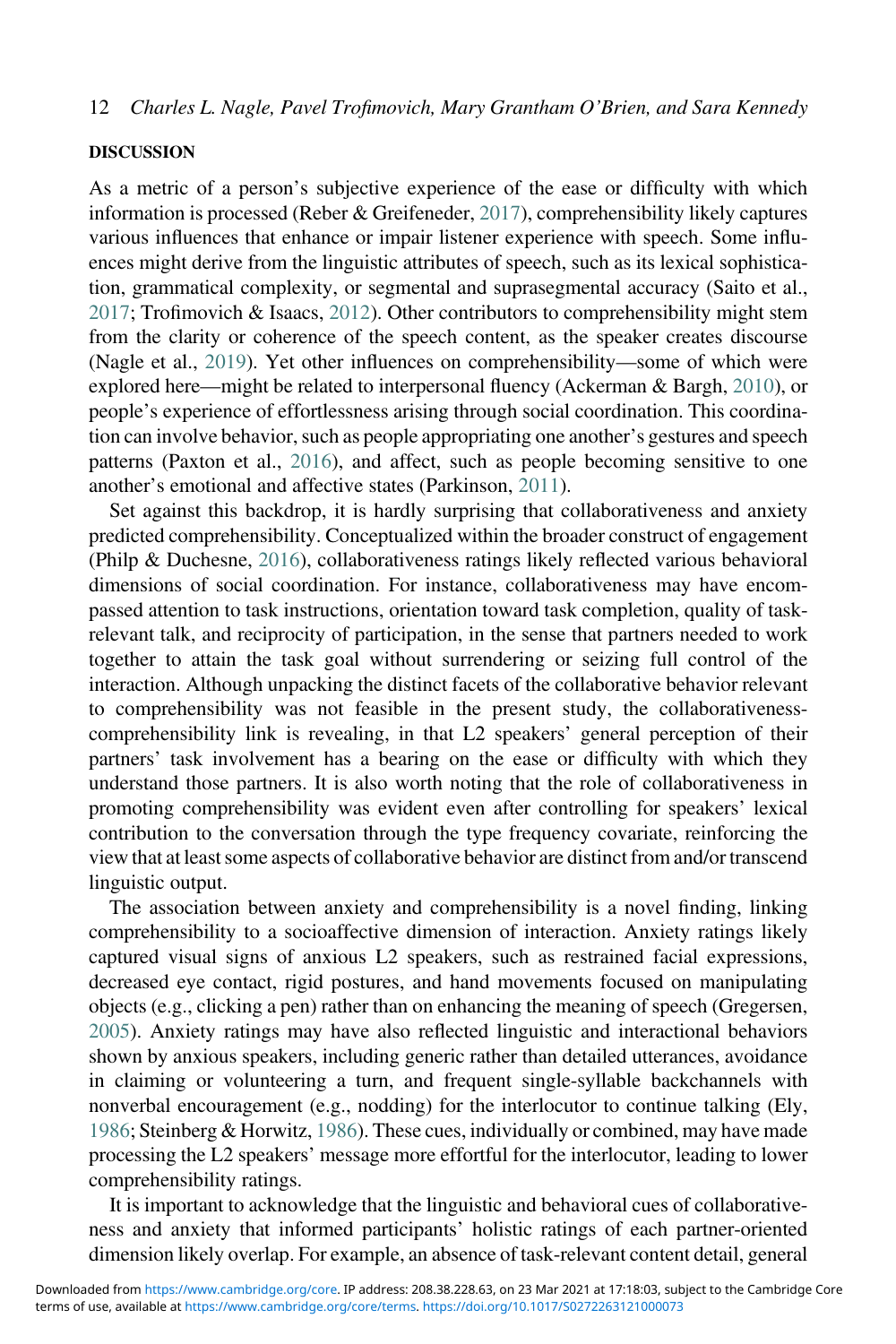state of uneasiness, avoidance in claiming a turn, or lack of interest may be signs of both reduced collaborativeness and increased anxiety. It is little surprise, therefore, that the dynamic curves of anxiety and collaborativeness were mirror images of each other and that the two ratings shared up to 49% of their variance. Nonetheless, the two ratings remained sufficiently distinct, in that they predicted comprehensibility differently depending on the task. Most speakers felt that the picture narrative (Task 2) was the most difficult of the three tasks (Trofimovich et al., [2020](#page-15-2)). For the picture narrative task, speakers had to reconstruct a coherent, shared narrative from 14 scrambled images, which required close collaboration from both partners. Because collaboration was task-essential, it makes sense that collaborativeness was a stronger predictor of comprehensibility than anxiety. In contrast, for the discussion task focusing on the shared, lived experiences of international students adjusting to life in a new environment (Task 3), collaboration was less critical, insofar as every speaker had ample input to contribute, which could explain why anxiety emerged as a stronger predictor than collaborativeness. Additionally, in Task 3, speakers often discussed personally relevant emotional themes (e.g., culture shock), which likely heightened the task's socioaffective load, resulting in stronger links between comprehensibility and anxiety than between comprehensibility and collaborativeness. At the same time, these task-related findings should be interpreted with caution given that all pairs completed the tasks in a fixed order, which means that we could not separate the effects of task and time in the current analysis. To arrive at a full understanding of how socioaffective variables change depending on the task and the amount of time spent with a particular interlocutor, it would be necessary to counterbalance the order of tasks across pairs.

Finally, L2 speakers' judgments of their partner's comprehensibility were predicted by the speakers' own behavior, namely, their collaborativeness. Although this relationship emerged only for Tasks 1–2, it nonetheless implies that a speaker's comprehensibility as assessed in dialogue—is coconstructed by both interacting partners. Put differently, a speaker's comprehensibility may reflect not only that speaker's linguistic and nonlinguistic behaviors but may also encompass the interlocutor's contributions to the dialogue. This relationship might reflect the halo effect, whereby speakers project a positive image of themselves on their partner, whose comprehensibility they are assessing. Alternatively, it might arise because people often misattribute their assessment of ease or difficulty to an irrelevant source (Greifeneder et al., [2011\)](#page-14-21), which, in this case, amounts to speakers upgrading their partner's comprehensibility based on their own participation in dialogue. Regardless of its source, this self-oriented influence on partner comprehensibility in interaction represents a novel contribution to existing work, which to date has chiefly targeted individual differences in raters' cognitive and experiential profiles (e.g., Saito et al., [2019\)](#page-15-8).

#### **CONCLUSION**

To conclude, this exploratory study revealed links between interlocutor-rated comprehensibility and affective (anxiety) and behavioral (collaborativeness) dimensions of interaction. For anxiety, this study extended prior work, where anxiety is typically rated retrospectively while speakers view their recorded performances in monologic tasks

(Gregersen et al., [2014\)](#page-14-6), into an interactive domain, with both interlocutors evaluating terms of use, available at [https://www.cambridge.org/core/terms.](https://www.cambridge.org/core/terms) <https://doi.org/10.1017/S0272263121000073> Downloaded from [https://www.cambridge.org/core.](https://www.cambridge.org/core) IP address: 208.38.228.63, on 23 Mar 2021 at 17:18:03, subject to the Cambridge Core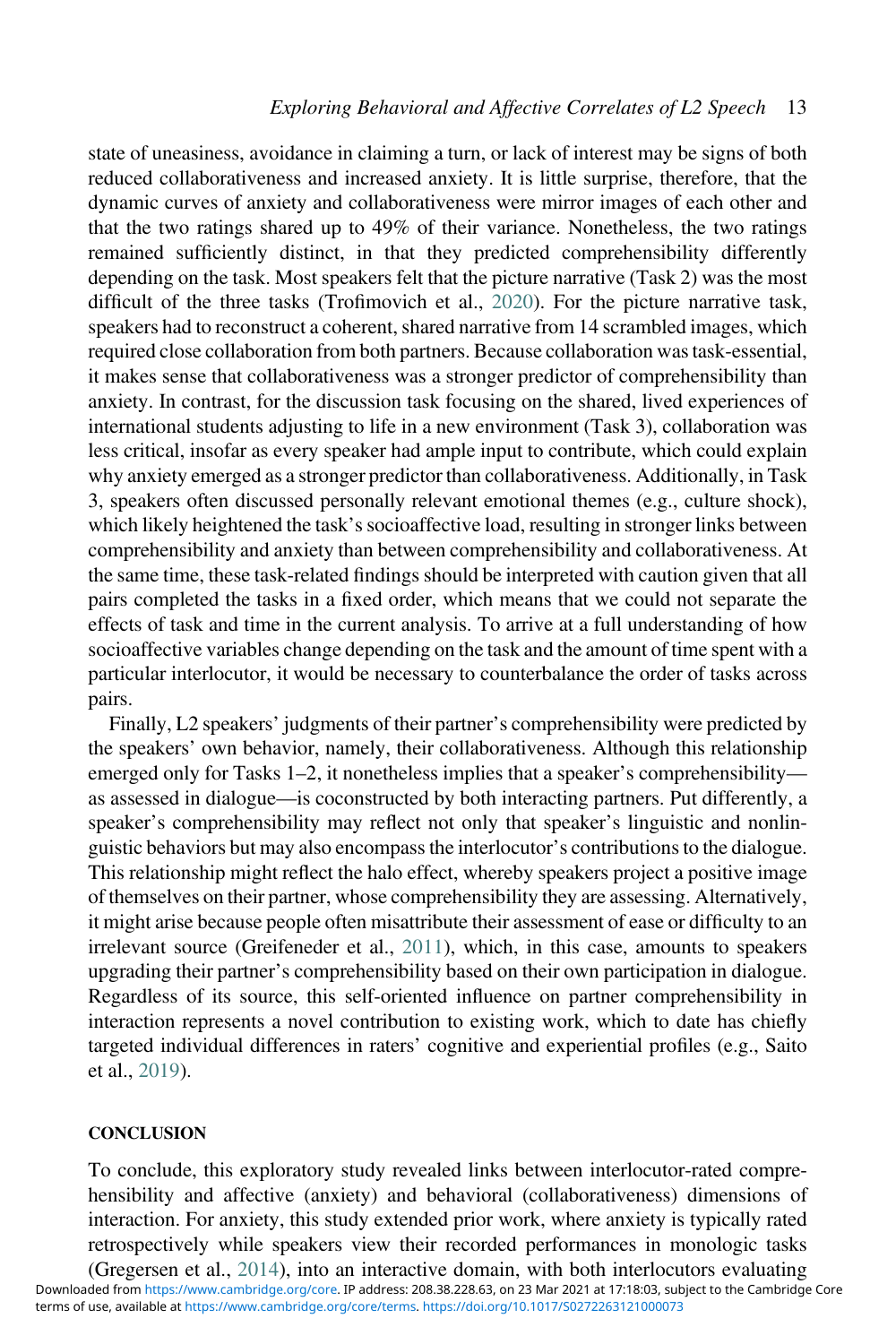their own and their partner's anxiety. For collaborativeness, the study allowed for tracking speaker participation on a minute-by-minute timescale, which complements previous longitudinal work (Oga-Baldwin & Nakata, [2017](#page-14-22)). Despite their promise, these findings must be revisited in future work. First, because the residuals in this study's mixed-effects models deviated from normality even after outlier cases had been removed, it would be important to replicate the present findings before making broader generalizations about the role of anxiety and collaborativeness in L2 comprehensibility. Similarly, in follow-up work, researchers could also target speakers of different proficiency levels engaged in other tasks (whose order must be rotated across speaker dyads) and employ other measures of collaborativeness (e.g., turn-taking frequency) and anxiety (e.g., galvanic skin response). Lastly, linking comprehensibility to various facets of task engagement and anxiety requires an understanding of whether speakers notice and use the cues that signal their partner's collaborativeness and anxiety. Such insight can be gained through stimulated recall, (video) observation, or eye-tracking. Online teaching and research environments may be particularly conducive to designs similar to ours, where partners are asked to periodically evaluate one another as they work through a set of communicative tasks. Above all, researchers should intensify work exploring links between speech assessments and various social, affective, and behavioral measures to clarify the multidimensional nature of L2 communication in both face-to-face and virtual environments. This work should prioritize interactive approaches to L2 communication, given that the relationships between linguistic features and speech ratings that have been documented using monologic speaking tasks may not hold during interaction, when a wider range of time-varying affective and behavioral influences are at play.

#### <span id="page-13-7"></span>**REFERENCES**

- <span id="page-13-4"></span>Ackerman, J. M., & Bargh, J. A. (2010). Two to tango: Automatic social coordination and the role of felt effort. In B. Bruya (Ed.), Effortless attention: A new perspective in the cognitive science of attention and action (pp. 335–371). MIT Press.
- <span id="page-13-6"></span>Baralt, M., Gurzynski-Weiss, L., & Kim, Y. (2016). Engagement with the language: How examining learners' affective and social engagement explains successful learner-generated attention to form. In M. Sato & S. Ballinger (Eds.), Peer interaction and second language learning: Pedagogical potential and research agenda (pp. 209–239). John Benjamins.
- <span id="page-13-0"></span>Bates, D., Mächler, M., Bolker, B., & Walker, S. (2015). Fitting linear mixed-effects models using lme4. Journal of Statistical Software, 67, 1–48. <https://doi.org/10.18637/jss.v067.i01>
- <span id="page-13-5"></span>Crowther, D., Trofimovich, P., Isaacs, T., & Saito, K. (2015). Does a speaking task affect second language comprehensibility? The Modern Language Journal, 99, 80-95. <https://doi.org/10.1111/modl.12185>
- <span id="page-13-3"></span>Cunnings, I., & Finlayson, I. (2015). Mixed effects modeling and longitudinal data analysis. In L. Plonsky (Ed.), Advancing quantitative methods in second language research (pp. 159–181). Routledge.
- <span id="page-13-1"></span>Dao, P., & McDonough, K. (2018). Effect of proficiency on Vietnamese EFL learners' engagement in peer interaction. International Journal of Educational Research, 88, 60–72. [https://doi.org/10.1016/j.](https://doi.org/10.1016/j.ijer.2018.01.008) [ijer.2018.01.008](https://doi.org/10.1016/j.ijer.2018.01.008)
- <span id="page-13-2"></span>de Bot, K., Lowie, W., & Verspoor, M. (2007). A dynamic systems theory approach to second language acquisition. Bilingualism: Language and Cognition, 10, 7-21. <https://doi.org/10.1017/S1366728906002732>
- Dewaele, J.-M. (2010). Multilingualism and affordances: Variation in self-perceived communicative competence and communicative anxiety in French L1, L2, L3 and L4. International Review of Applied Linguistics, 48, 105–129. <https://doi.org/10.1515/iral.2010.006>

terms of use, available at [https://www.cambridge.org/core/terms.](https://www.cambridge.org/core/terms) <https://doi.org/10.1017/S0272263121000073> Downloaded from [https://www.cambridge.org/core.](https://www.cambridge.org/core) IP address: 208.38.228.63, on 23 Mar 2021 at 17:18:03, subject to the Cambridge Core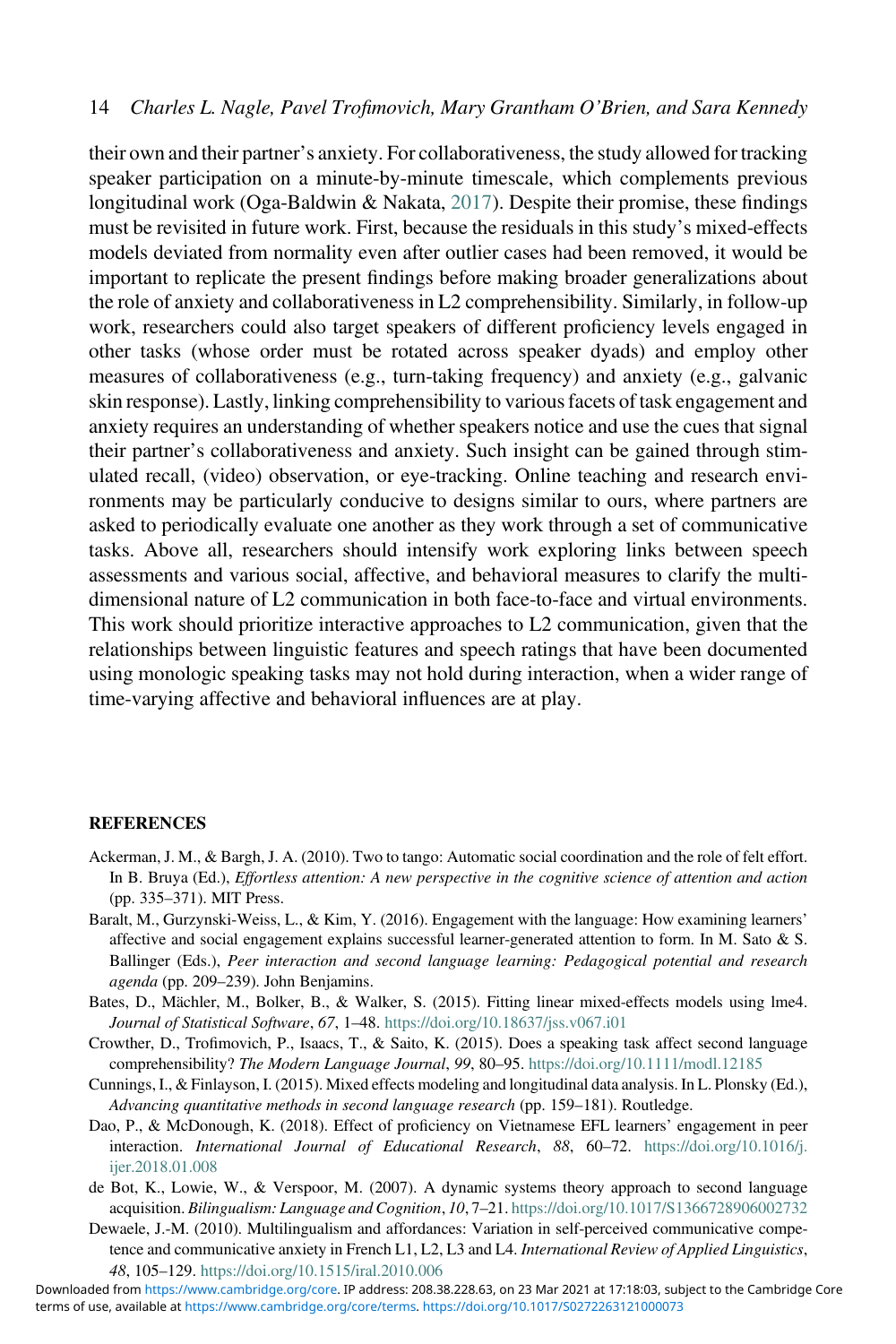- <span id="page-14-10"></span>Educational Testing Service. (2017). TOEFL iBT® and IELTS® academic module scores: Score comparison tool. http://www.ets.org/toefl[/institutions/scores/compare](http://www.ets.org/toefl/institutions/scores/compare)
- <span id="page-14-20"></span>Ely, C. M. (1986). An analysis of discomfort, risktaking, sociability, and motivation in the L2 classroom. Language Learning, 36, 1-25. <https://doi.org/10.1111/j.1467-1770.1986.tb00366.x>
- <span id="page-14-3"></span>Fuertes, J. N., Gottdiener, W. H., Martin, H., Gilbert, T. C., & Giles, H. (2012). A meta-analysis of the effects of speakers' accents on interpersonal evaluations. European Journal of Social Psychology, 42, 120–133. <https://doi.org/10.1002/ejsp.862>
- <span id="page-14-4"></span>Gardner, R. C., & MacIntyre, P. D. (1993). On the measurement of affective variables in second language learning. *Language Learning*, 43, 157–194. <https://doi.org/10.1111/j.1467-1770.1992.tb00714.x>
- <span id="page-14-19"></span>Gregersen, T. S. (2005). Nonverbal cues: Clues to the detection of foreign language anxiety. Foreign Language Annals, 38, 388–400. <https://doi.org/10.1111/j.1944-9720.2005.tb02225.x>
- <span id="page-14-6"></span>Gregersen, T., MacIntyre, P. D., & Meza, M. D. (2014). The motion of emotion: Idiodynamic case studies of learners' foreign language anxiety. The Modern Language Journal, 98, 574–588. [https://doi.org/10.1111/](https://doi.org/10.1111/modl.12084) [modl.12084](https://doi.org/10.1111/modl.12084)
- <span id="page-14-21"></span>Greifeneder, R., Bless, H., & Pham, M. T. (2011). When do people rely on affective and cognitive feelings in judgment? A review. Personality and Social Psychology Review, 15, 107–141. [https://doi.org/10.1177/](https://doi.org/10.1177/1088868310367640) [1088868310367640](https://doi.org/10.1177/1088868310367640)
- <span id="page-14-12"></span>Isaacs, T., & Thomson, R. I. (2013). Rater experience, rating scale length, and judgments of L2 pronunciation: Revisiting research conventions. Language Assessment Quarterly, 10, 135–159. [https://doi.org/10.1080/](https://doi.org/10.1080/15434303.2013.769545) [15434303.2013.769545](https://doi.org/10.1080/15434303.2013.769545)
- <span id="page-14-11"></span>Isaacs, T., Trofimovich, P., Yu, G., & Chereau, B. M. (2015). Examining the linguistic aspects of speech that most efficiently discriminate between upper levels of the revised IELTS Pronunciation scale. IELTS Research Report Series, 4, 1–48.
- <span id="page-14-9"></span>Lambert, C., Philp, J., & Nakamura, S. (2017). Learner-generated content and engagement in second language task performance. Language Teaching Research, 21, 665-680. <https://doi.org/10.1177/1362168816683559>
- <span id="page-14-14"></span>Linck, J. A., & Cunnings, I. (2015). The utility and application of mixed-effects models in second language research. Language Learning, 65, 185–207. <https://doi.org/10.1111/lang.12117>
- <span id="page-14-5"></span>MacIntyre, P. D., & Gardner, R. C. (1994). The subtle effects of language anxiety on cognitive processing in the second language. *Language Learning*, 44, 283–305. <https://doi.org/10.1111/j.1467-1770.1994.tb01103.x>
- <span id="page-14-13"></span>Munro, M. J. (2018). Dimensions of pronunciation. In O. Kang, R. I. Thomson, & J. M. Murphy (Eds.), The Routledge handbook of contemporary English pronunciation (pp. 413–431). Routledge.
- <span id="page-14-0"></span>Munro, M. J., & Derwing, T. M. (1995). Foreign accent, comprehensibility, and intelligibility in the speech of second language learners. Language Learning, 45, 73–97. <https://doi.org/10.1111/j.1467-1770.1995.tb00963.x>
- <span id="page-14-1"></span>Nagle, C. L., & Huensch, A. (2020). Expanding the scope of L2 intelligibility research: Intelligibility, comprehensibility, and accentedness in L2 Spanish. Journal of Second Language Pronunciation, 6, 329–351. <https://doi.org/10.1075/jslp.20009.nag>
- <span id="page-14-2"></span>Nagle, C., Trofimovich, P., & Bergeron, A. (2019). Toward a dynamic view of second language comprehensibility. Studies in Second Language Acquisition, 41, 647–672. <https://doi.org/10.1017/s0272263119000044>
- <span id="page-14-22"></span>Oga-Baldwin, W. L. Q., & Nakata, Y. (2017). Engagement, gender, and motivation: A predictive model for Japanese young language learners. System, 65, 151–163, <https://doi.org/10.1016/j.system.2017.01.011>
- <span id="page-14-18"></span>Parkinson, B. (2011). Interpersonal emotion transfer: Contagion and social appraisal. Personality and Social Psychology Compass, 5, 428–439. <https://doi.org/10.1111/j.1751-9004.2011.00365.x>
- <span id="page-14-17"></span>Paxton, A., Dale, R., & Richardson, D. C. (2016). Social coordination of verbal and nonverbal behaviors. In P. Passos, K. Davids, & J. Y. Chow (Eds.), Interpersonal coordination and performance in social systems (pp. 259–274). Routledge.
- <span id="page-14-7"></span>Philp, J., & Duchesne, S. (2016). Exploring engagement in tasks in the language classroom. Annual Review of Applied Linguistics, 36, 50–72. <https://doi.org/10.1017/S0267190515000094>
- <span id="page-14-16"></span>Plonsky, L., & Ghanbar, H. (2018). Multiple regression in L2 research: A methodological synthesis and guide to interpreting  $\mathbb{R}^2$  values. The Modern Language Journal, 102, 713–731. <https://doi.org/10.1111/modl.12509>
- <span id="page-14-8"></span>Qiu, X., & Lo, Y. Y. (2017). Content familiarity, task repetition and Chinese EFL learners' engagement in second language use. Language Teaching Research, 21, 681–698. <https://doi.org/10.1177/1362168816684368>
- <span id="page-14-15"></span>R Core Team. (2020). R: A language and environment for statistical computing [Computer software]. R Foundation for Statistical Computing. <https://www.R-project.org>